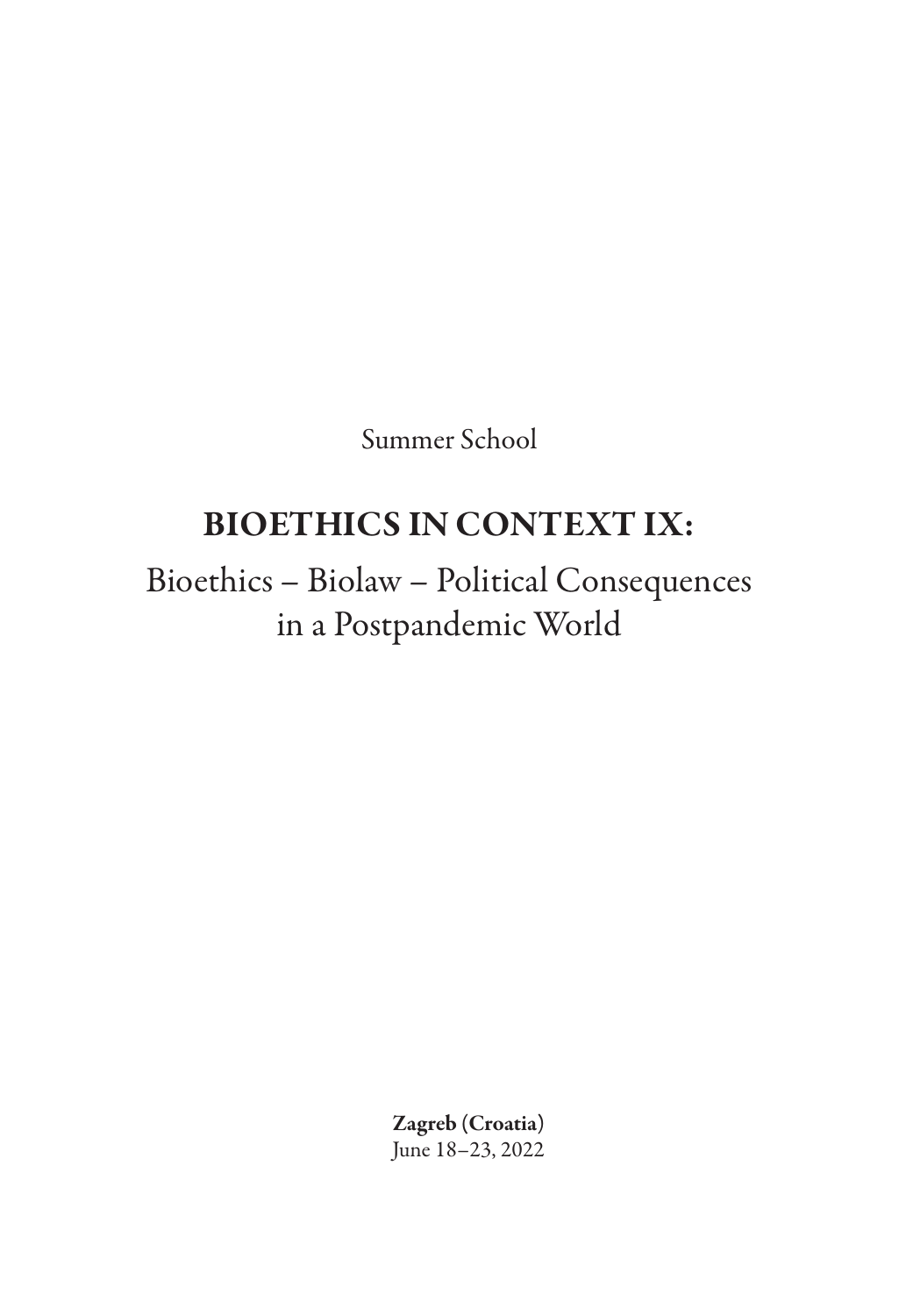## **ORGANISERS**





University of Zagreb



University of Crete

Catholic Private University Linz

LINZ



St. Kliment Ohridski University of Sofia





Academy for Civic Education Tutzing



**CENTRE OF EXCELLENCE<br>FOR INTEGRATIVE BIOETHICS** 



Croatian Bioethics Society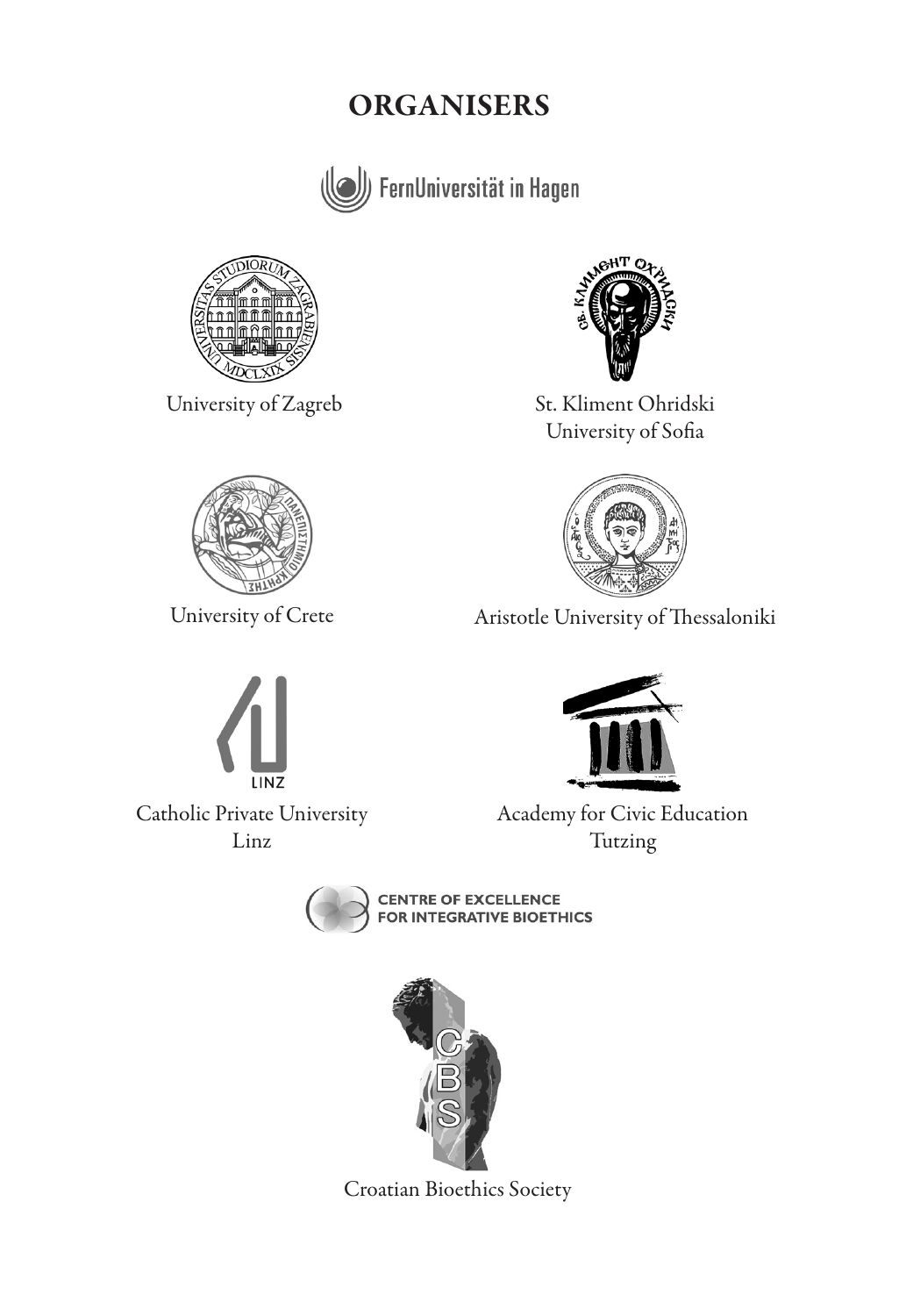# PROGRAMME OF THE SUMMER SCHOOL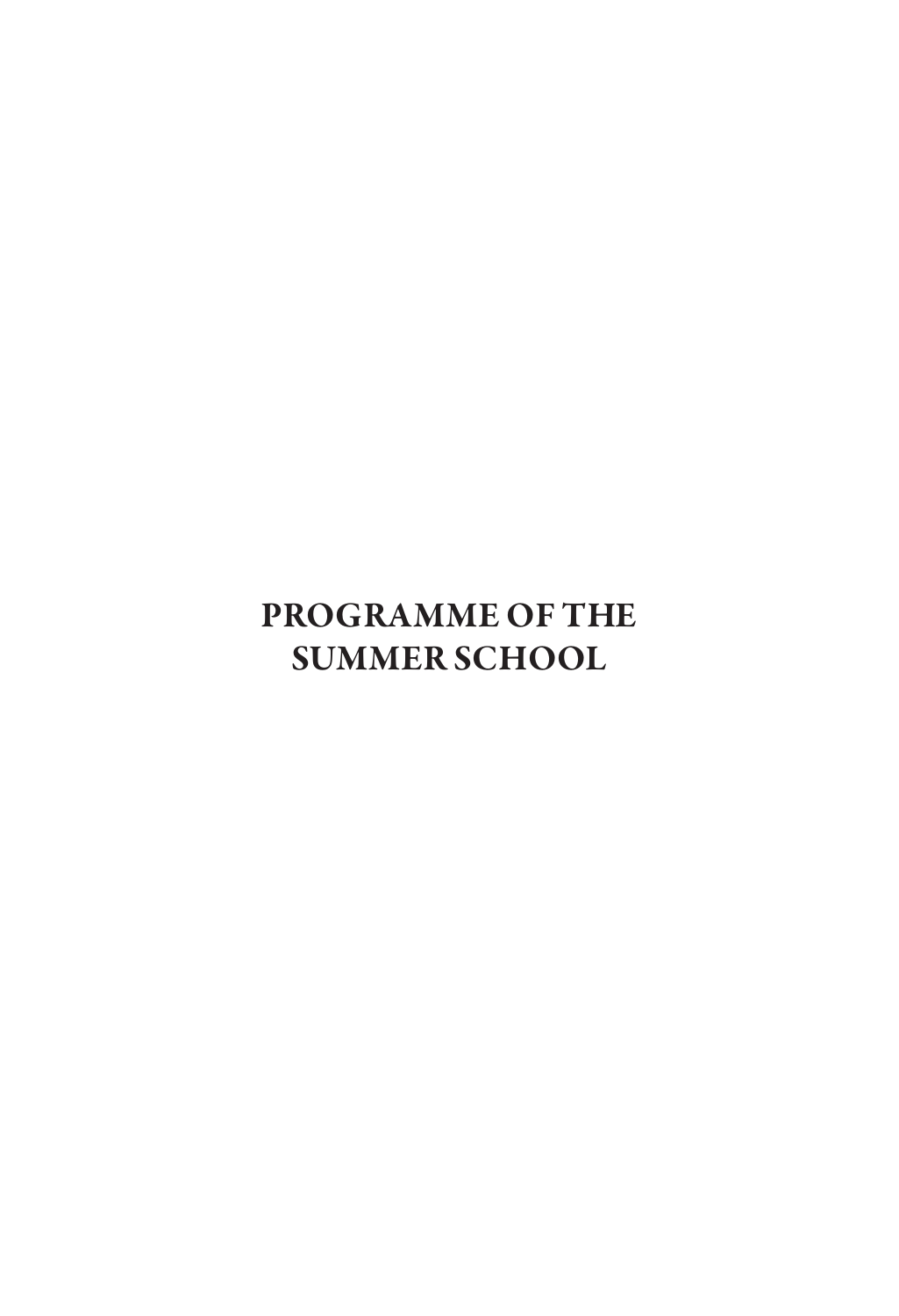## SATURDAY, June 18, 2022

| 7:30 p.m. | Welcome, Introduction and    |
|-----------|------------------------------|
|           | Opening of the Summer School |

## SUNDAY, June 19, 2022

| $9:00$ a.m. $-10:00$ a.m.  | Lecture<br>Prof. Dr. Thomas Sören Hoffmann (Hagen):<br>The Logic of Biolaw                                                  |
|----------------------------|-----------------------------------------------------------------------------------------------------------------------------|
| $10:00$ a.m. $-10:15$ a.m. | <i>Break</i>                                                                                                                |
| $10:15$ a.m. $-11:15$ a.m. | Lecture<br>PD Dr. Markus Rothhaar (Hagen):<br>Deontological and Consequentialist Approaches to<br>the Politics of Pandemics |
| $11:15$ a.m. $-11:30$ a.m. | <b>Break</b>                                                                                                                |
| $11:30$ a.m. $-12:30$ p.m. | Lecture<br>Prof. Dr. Stavroula Tsinorema (Crete):<br>Broadening Bioethics: Population Ethics in the Post-<br>pandemic World |
| 12:30 p.m.                 | Lunch                                                                                                                       |
| $3:00$ p.m. $-4:00$ p.m.   | Lecture<br>Prof. Dr. Aleksandar Fatić (Belgrade):<br>Emotions and Values in the Pandemic Crisis                             |
| $4:15$ p.m.                | City Tour of Zagreb                                                                                                         |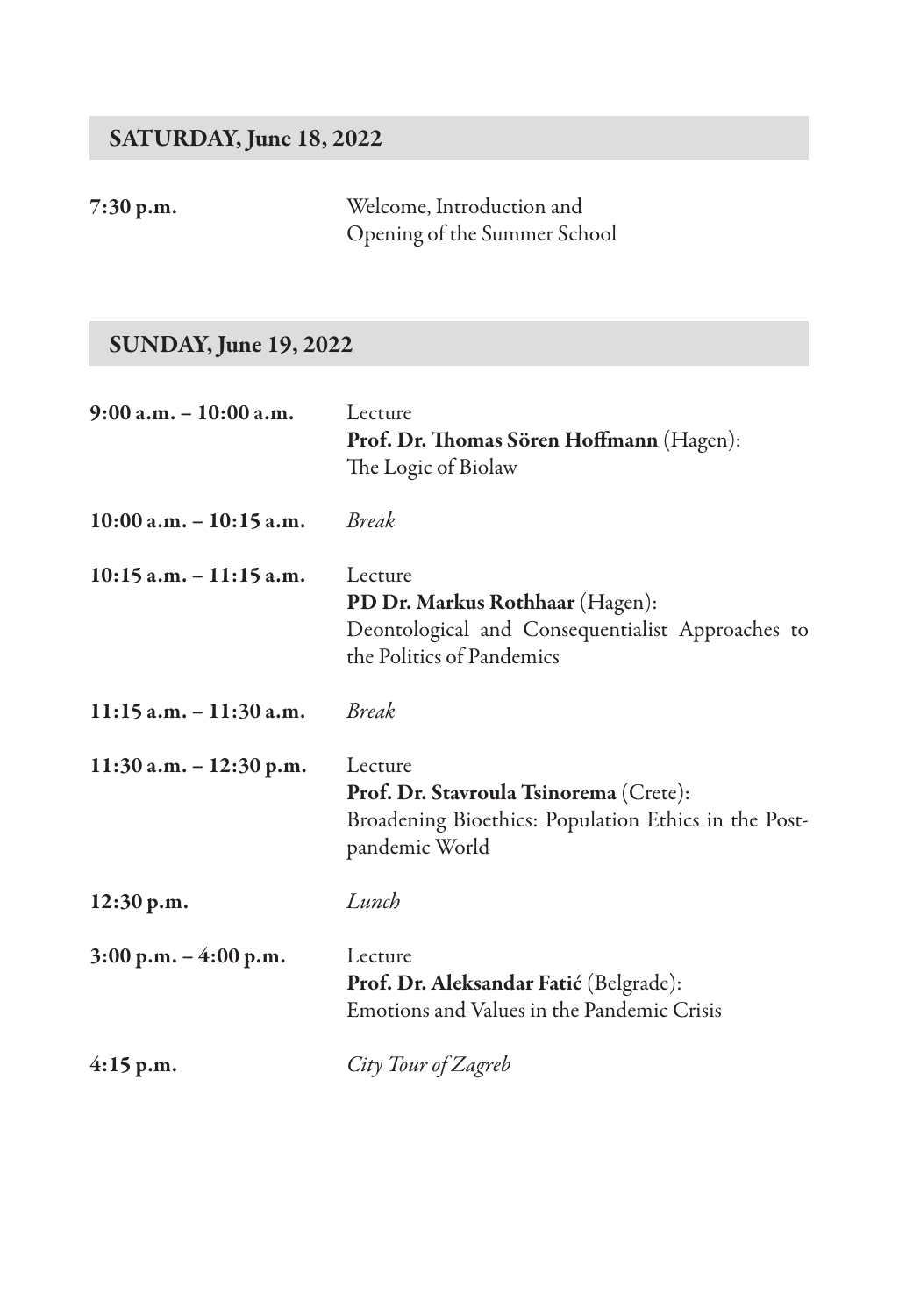## MONDAY, June 20, 2022

| 9:00 a.m. - 10:00 a.m.     | Lecture<br>Prof. Dr. Valentina Kaneva (Sofia):<br>Ethical Analysis and Public Justification of Health<br>Policies                                                                          |
|----------------------------|--------------------------------------------------------------------------------------------------------------------------------------------------------------------------------------------|
| $10:00$ a.m. $-10:15$ a.m. | <i>Break</i>                                                                                                                                                                               |
| $10:15$ a.m. $-11:15$ a.m. | Lecture<br>Prof. Dr. Miltiadis Vantsos (Thessaloniki):<br>The Pandemic as a Challenge for Theology                                                                                         |
| $11:15$ a.m. $-11:30$ a.m. | <b>Break</b>                                                                                                                                                                               |
| 11:30 a.m. - 12:30 p.m.    | Lecture<br>Assoc. Prof. Dr. Bernard Harbaš (Zenica):<br>Concepts of Fiction, Differend and Violence of Law,<br>and Their Application in Postpandemic World (Nancy,<br>Lyotard and Derrida) |
| 12:30 p.m.                 | Lunch                                                                                                                                                                                      |
| $3:00$ p.m. $-4:00$ p.m.   | Lecture<br>Assist. Prof. Dr. Igor Eterović (Rijeka):<br>Erosion of Moral Values as a Consequence of Corona-<br>virus Pandemic                                                              |
| $4:00$ p.m. $-4:15$ p.m.   | <b>Break</b>                                                                                                                                                                               |
| $4:15$ p.m. $- 7:00$ p.m.  | <b>Student presentations</b><br>(three parallel panels)                                                                                                                                    |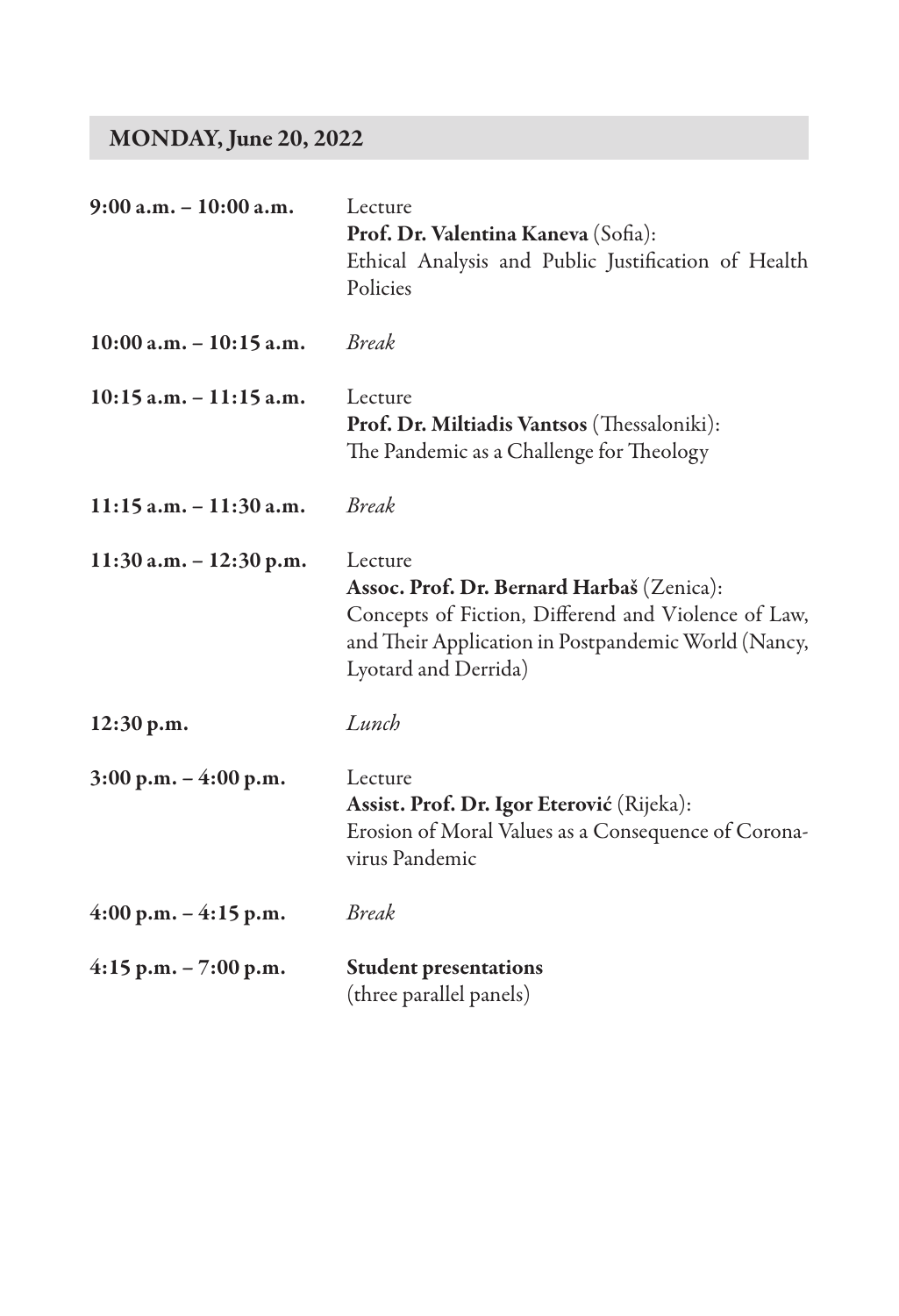### TUESDAY, June 21, 2022

| 9:00 a.m. - 10:00 a.m.     | Lecture<br>Prof. Dr. Paul Cullen (Münster):<br>The Crisis of Modern Medicine: Corona and Its After-<br>math                    |
|----------------------------|--------------------------------------------------------------------------------------------------------------------------------|
| 10:00 a.m. - 10:15 a.m.    | <b>Break</b>                                                                                                                   |
| $10:15$ a.m. $-11:15$ a.m. | Lecture<br>Prof. Dr. Katrin Gierhake (Regensburg):<br>The Law and Its Function of Securing Freedom                             |
| $11:15$ a.m. $-11:30$ a.m. | <b>Break</b>                                                                                                                   |
| $11:30$ a.m. $-12:30$ p.m. | Seminar<br>Prof. Dr. Stavroula Tsinorema (Crete):<br>Broadening Bioethics: Population Ethics in the Post-<br>pandemic World    |
| 12:30 p.m.                 | Lunch                                                                                                                          |
| $3:00$ p.m. $-4:00$ p.m.   | Lecture<br>Dr. Marcus Knaup (Hagen):<br>On the Way to a New Kind of Normality? Lessons to<br>Be Learned from the Corona-Crisis |
| $4:00$ p.m. $-4:15$ p.m.   | Break                                                                                                                          |
| $4:15$ p.m. $-5:15$ p.m.   | Lecture<br>Prof. Dr. Michael Fuchs (Linz):<br>The Moratorium as an Instrument in Bioethics and<br>Biolaw                       |
| $5:15$ p.m. $-5:30$ p.m.   | <i>Break</i>                                                                                                                   |
| 5:30 p.m. $-6:30$ p.m.     | Lecture<br>Tomislav Nedić, LLM (Osijek):<br>Cicero's Thought in the Times of Pandemic                                          |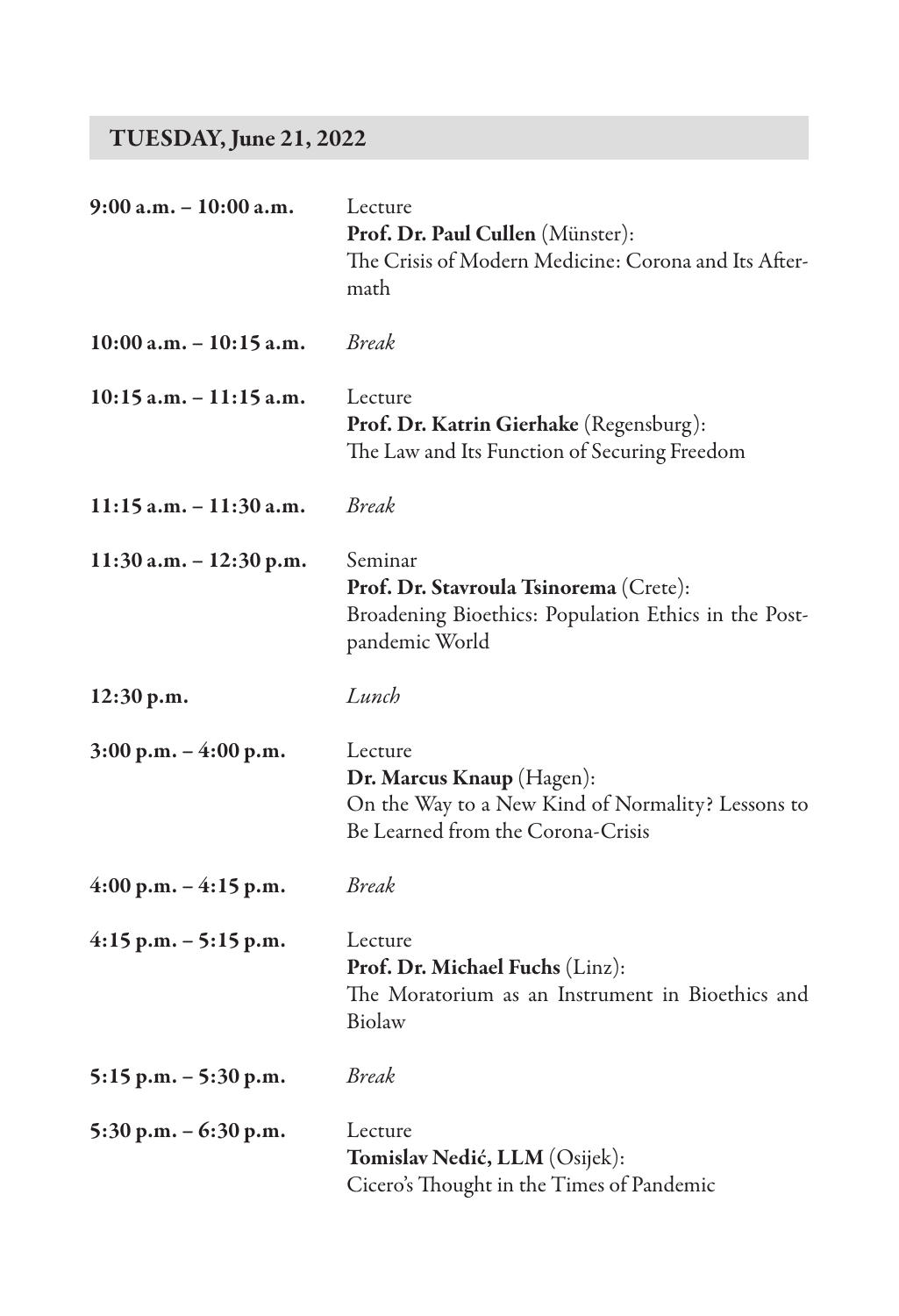#### WEDNESDAY, June 22, 2022

| 9:00 a.m. - 10:00 a.m.     | Lecture<br>Assist. Prof. Dr. Dr. Max Gottschlich (Linz):<br>The State – An Instrument to Secure Individual Free-<br>dom or More Than That?                                                     |
|----------------------------|------------------------------------------------------------------------------------------------------------------------------------------------------------------------------------------------|
| $10:00$ a.m. $-10:15$ a.m. | <b>Break</b>                                                                                                                                                                                   |
| $10:15$ a.m. $-11:15$ a.m. | <b>Prof. Dr. Michael Spieker</b> (Tutzing / Benediktbeu-<br>ern):<br>Policies to Reembed Human-Food Relationship:<br>On the Bioethical Significance of Agriculture in the<br>Post-Corona World |
| $11:15$ a.m. $-11:30$ a.m. | <b>Break</b>                                                                                                                                                                                   |
| $11:30$ a.m. $-12:30$ p.m. | Lecture<br>Prof. Dr. Hrvoje Jurić (Zagreb):<br>Bioethics and Biopolitics of (Post)pandemic World:<br>Health, Food, Environment, Communication, Work,<br>and Education                          |
| 13:00 p.m.                 | Excursion to Varaždin                                                                                                                                                                          |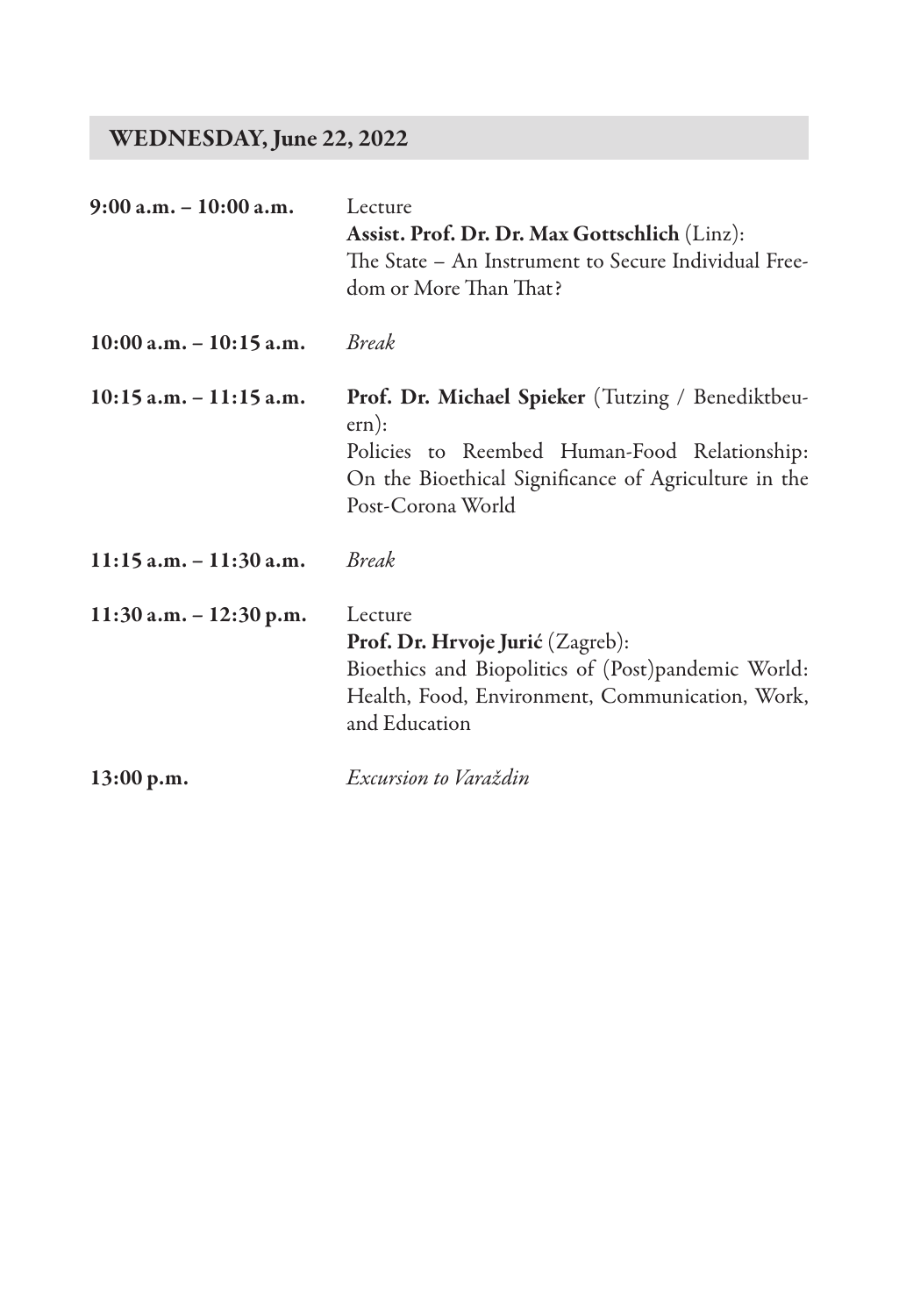## THURSDAY, June 23, 2022

| $9:00 - 10:00$ a.m.        | Lecture<br>Prof. Dr. Christoph Lütge (Munich):<br>The Reality of Risks: How to Handle Dangers Sensibly                                                                                                                                                                                                           |
|----------------------------|------------------------------------------------------------------------------------------------------------------------------------------------------------------------------------------------------------------------------------------------------------------------------------------------------------------|
| $10:00$ a.m. $-10:15$ a.m. | <b>Break</b>                                                                                                                                                                                                                                                                                                     |
| $10:15$ a.m. $-11:15$ a.m. | Lecture<br>Prof. Dr. Ole Döring (Changsha / Berlin):<br>A Philosophical Look at Pandemic Bioethics and Poli-<br>cies in China                                                                                                                                                                                    |
| $11:15$ a.m. $-11:30$ a.m. | <b>Break</b>                                                                                                                                                                                                                                                                                                     |
| $11:30 - 12:30$ p.m.       | <b>Closing session</b><br>Assist. Prof. Dr. Dr. Max Gottschlich (Linz)<br>Prof. Dr. Thomas Sören Hoffmann (Hagen)<br>Prof. Dr. Hrvoje Jurić (Zagreb)<br>Prof. Dr. Valentina Kaneva (Sofia)<br>Dr. Marcus Knaup (Hagen)<br>PD Dr. Markus Rothhaar (Hagen)<br>Prof. Dr. Michael Spieker (Tutzing / Benediktbeuern) |
| 12:30 p.m.                 | Lunch                                                                                                                                                                                                                                                                                                            |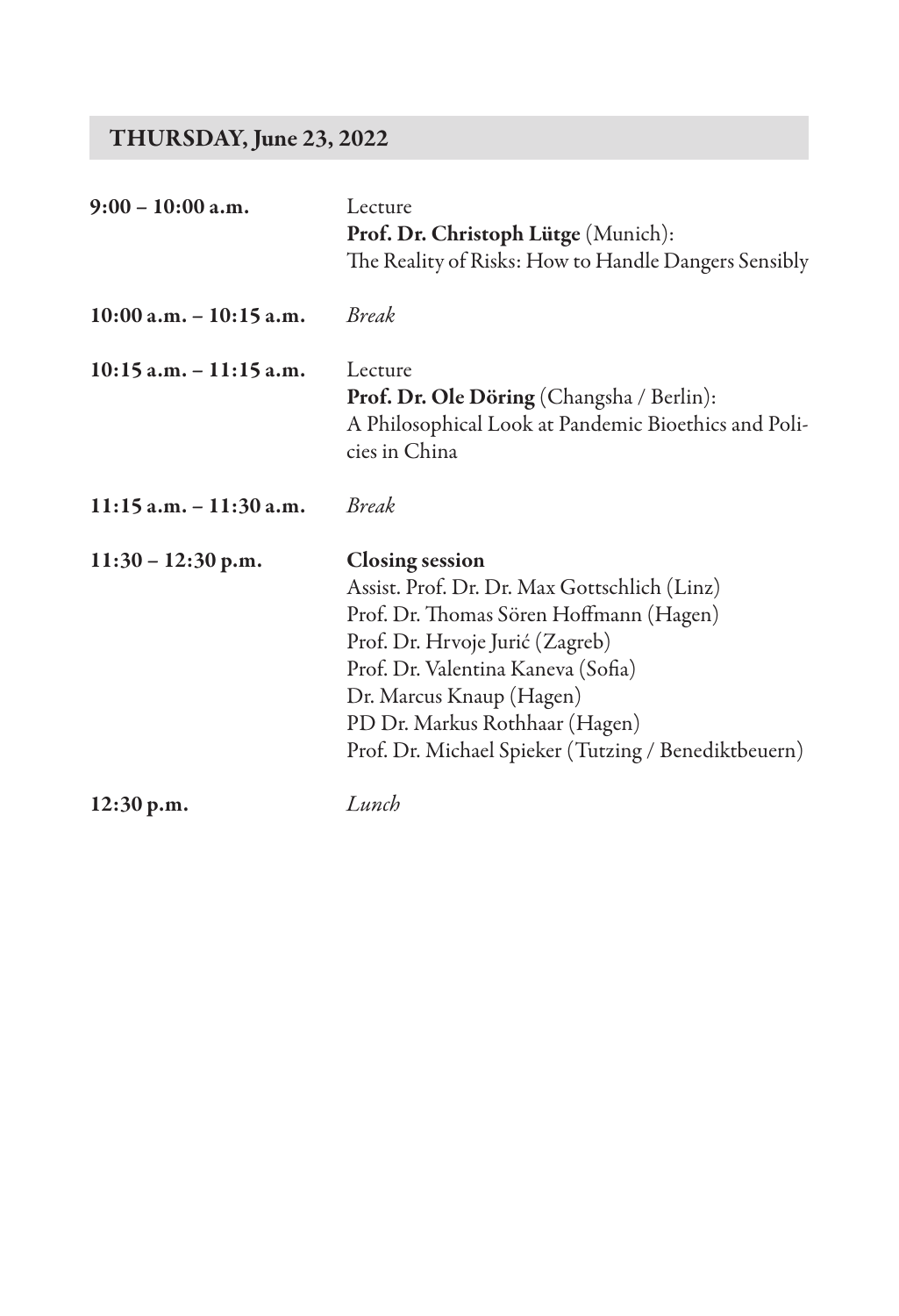# PROGRAMME OF THE STUDENT PRESENTATIONS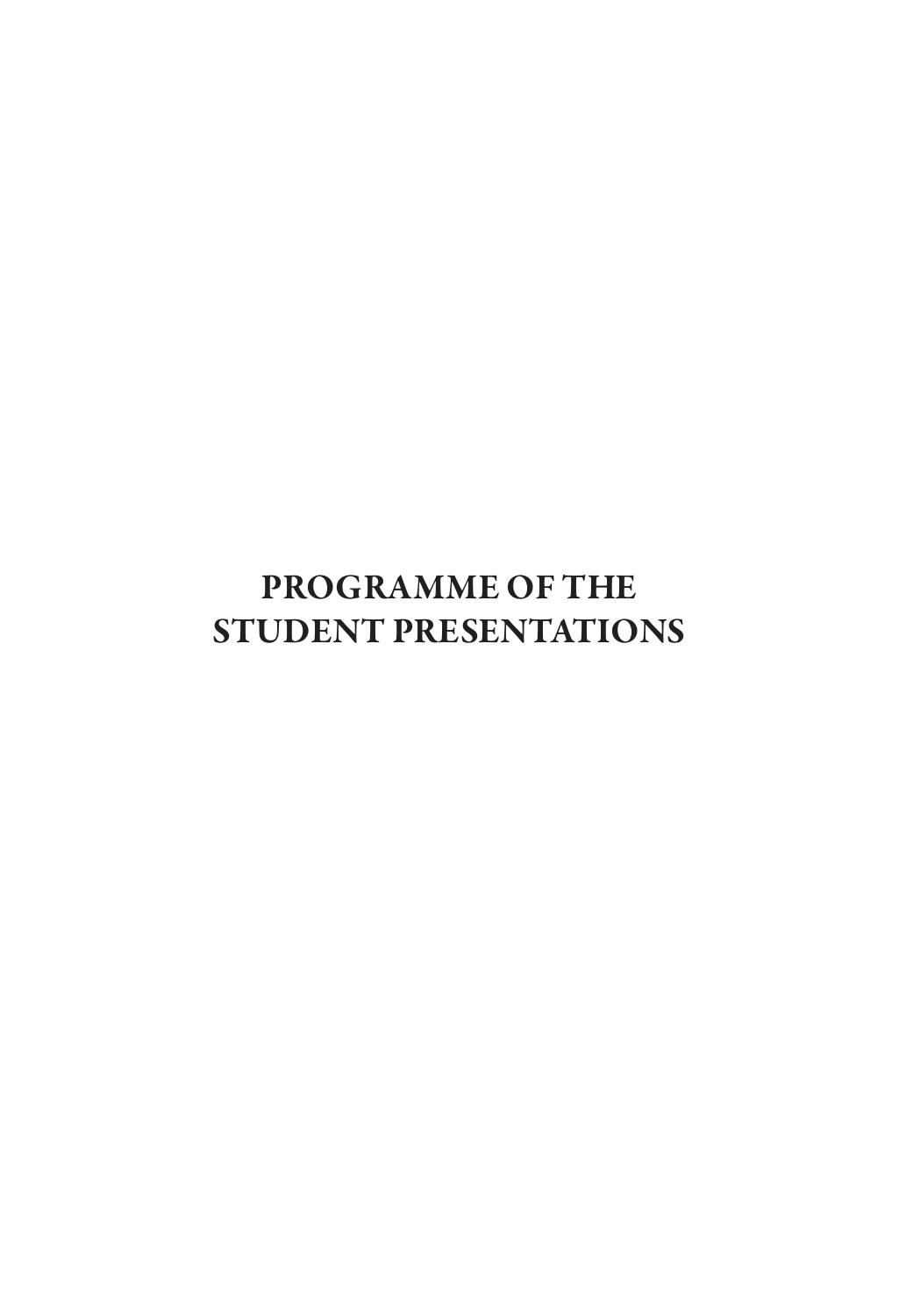## PANEL 1

#### Monday, June 20, 2022

#### *Chairpersons:*

Stavroula Tsinorema, Michael Spieker, Hrvoje Jurić

| $4:15$ p.m. $-4:45$ p.m.  | Helge Köttgen (Germany):                            |
|---------------------------|-----------------------------------------------------|
|                           | On Restoring the Object - Geopolitical and Economi- |
|                           | cal Aspects of Changes in "Bioethical" Standards    |
| $4:45$ p.m. $-5:15$ p.m.  | Bernard Špoljarić (Croatia):                        |
|                           | Coronavirus Pandemic and the Collapse of Globalism  |
| 5.15 p.m. $-$ 5:45 p.m.   | Athina Epitropaki (Greece):                         |
|                           | Vaccines: A Global Public Good?                     |
|                           |                                                     |
| 5:45 p.m. $-6:00$ p.m.    | <b>Break</b>                                        |
|                           | Lidija Knorr (Croatia):                             |
| $6:00$ p.m. $-6:30$ p.m.  |                                                     |
|                           | Nature, Urbanisation and the Sources of the         |
|                           | Coronavirus Pandemic                                |
| $6:30$ p.m. $- 7:00$ p.m. | Penny Paralika (Greece):                            |
|                           | Lab Grown Meat, Climate Change and World Hun-       |
|                           | ger: An Ethical Assessment                          |
|                           |                                                     |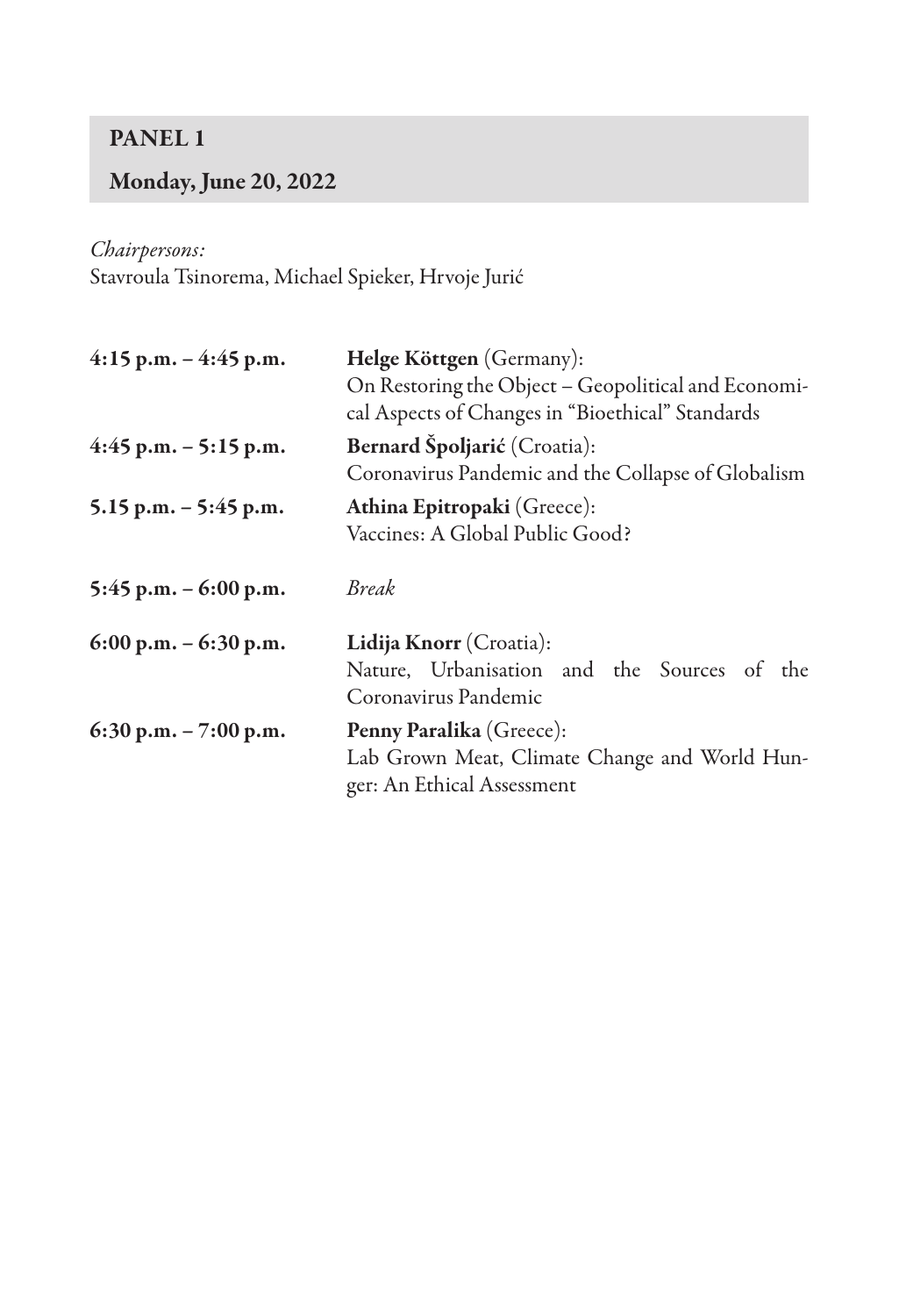## PANEL 2

#### Monday, June 20, 2022

#### *Chairpersons:*

Thomas Sören Hoffmann, Valentina Kaneva, Markus Rothhaar

| $4:15$ p.m. $-4:45$ p.m.  | Vladimir Pachemanov (Bulgaria):                      |
|---------------------------|------------------------------------------------------|
|                           | Negation and Determinate Negation - the Pandemic     |
|                           | and the Return to "Normalcy"                         |
| $4:45$ p.m. $-5:15$ p.m.  | Dominik Mikić (Germany):                             |
|                           | How Does Trauma Affect the Return to "Normal"        |
|                           | Everyday Life in a Post-Pandemic World?              |
| 5.15 p.m. $-$ 5:45 p.m.   | Konstans Hesapchieva (Bulgaria):                     |
|                           | Reproductive Autonomy in a State of Emergency:       |
|                           | Time-Sensitive, but not Urgent Medical Conditions    |
| 5:45 p.m. $-6:00$ p.m.    | <b>Break</b>                                         |
| $6:00$ p.m. $-6:30$ p.m.  | Björn Nejadavaz (Germany):                           |
|                           | "Biosecurity" through the Prism of Giorgio Agamben's |
|                           | <b>Bio-Political Theory</b>                          |
| $6:30$ p.m. $- 7:00$ p.m. | Jakov Erdeljac (Croatia):                            |
|                           | Constitution Rights in the Context of Theorizing the |
|                           | Essence of the State                                 |